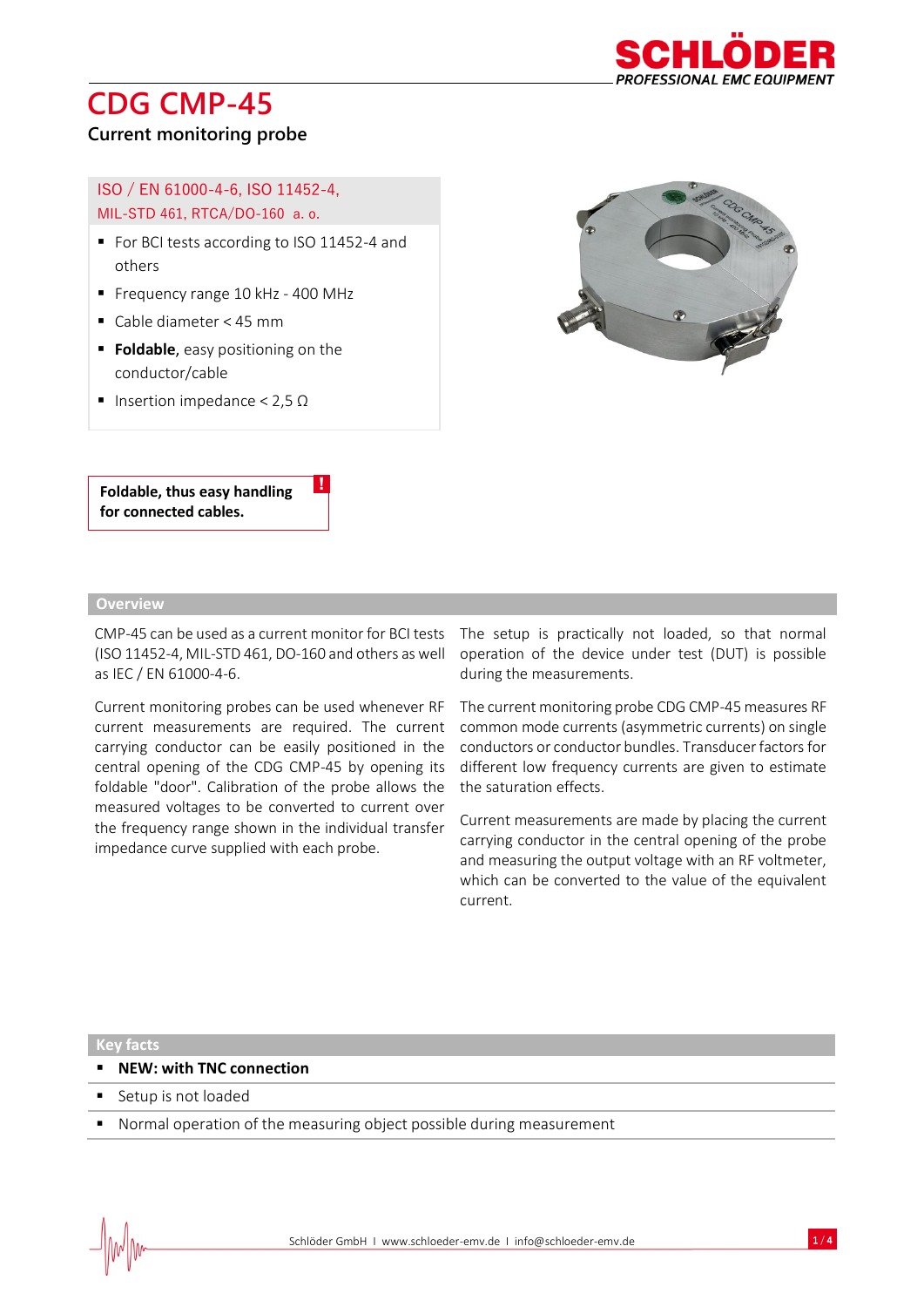# **CDG CMP-45**



**Current monitoring probe**

### **Technical data I**

 $\frac{1}{2}$ 

| <b>CDG CMP-45</b>   |                  |
|---------------------|------------------|
| Frequency range     | 10 kHz - 400 MHz |
| Insertion impedance | $< 2.5 \Omega$   |
| Max. signal current | 1 A              |
| Signal output       | TNC socket       |
| External diameter   | $116 \text{ mm}$ |
| Internal diameter   | 45 mm            |

| <b>Thickness</b> | $30 \text{ mm}$ |
|------------------|-----------------|

Weight approx. 0,6 kg

### **Technical data II: Typical transducer impedance**



# Network Analyser HP8751A (S.-No.: 3315J01756), Test Set 87512A (S.-No. MY43100614)<br>Current transformer MP-50<br>Transducer impedance (50 Ohm System)

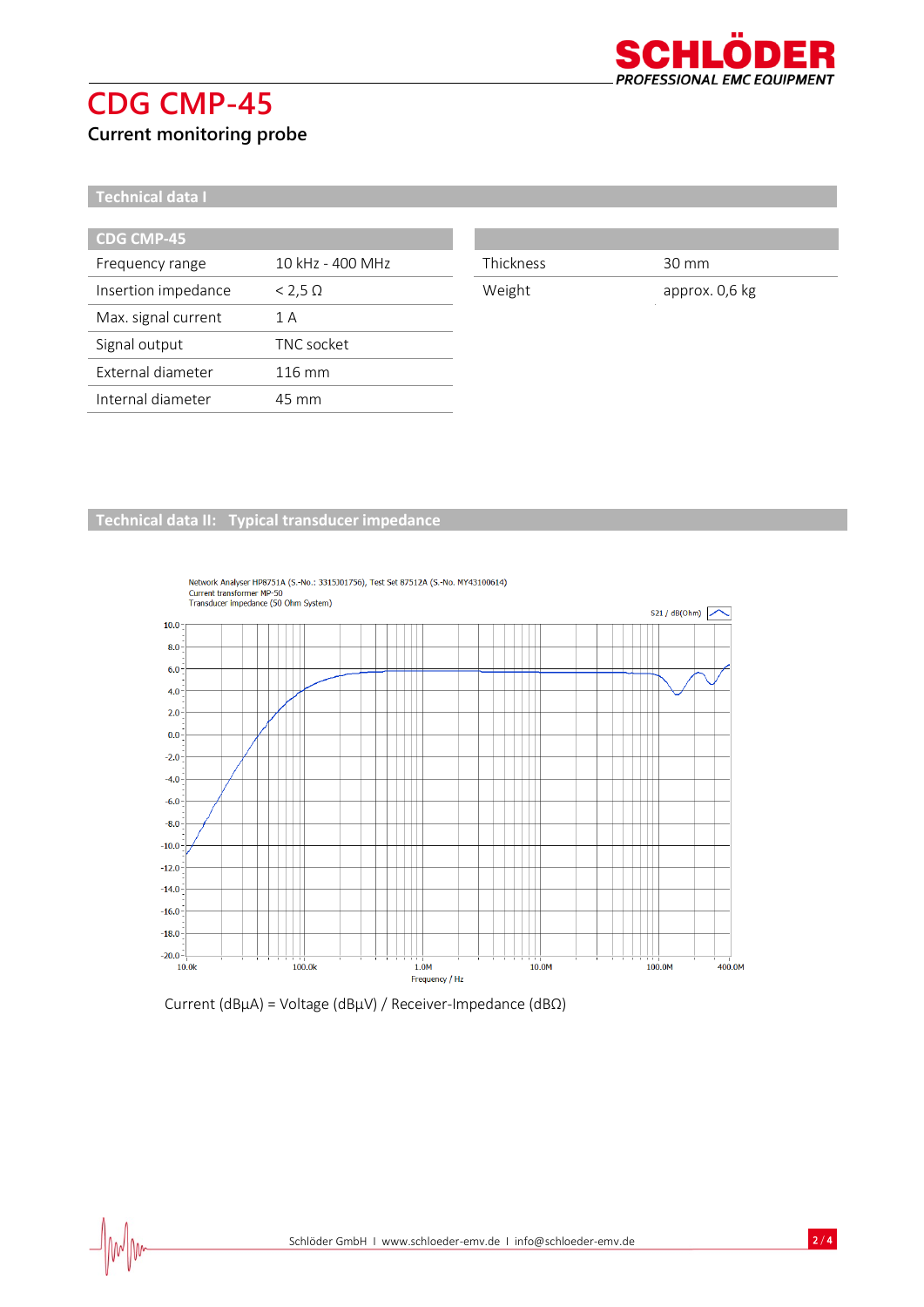

### **CDG CMP-45 Current monitoring probe**

 $\frac{1}{2}$ 

### **Technical data III: Typical insertion impedance**



### **Technical data IV: Transducer factor with different supply currents**

*(to estimate the saturation effects at different currents with low frequencies)*